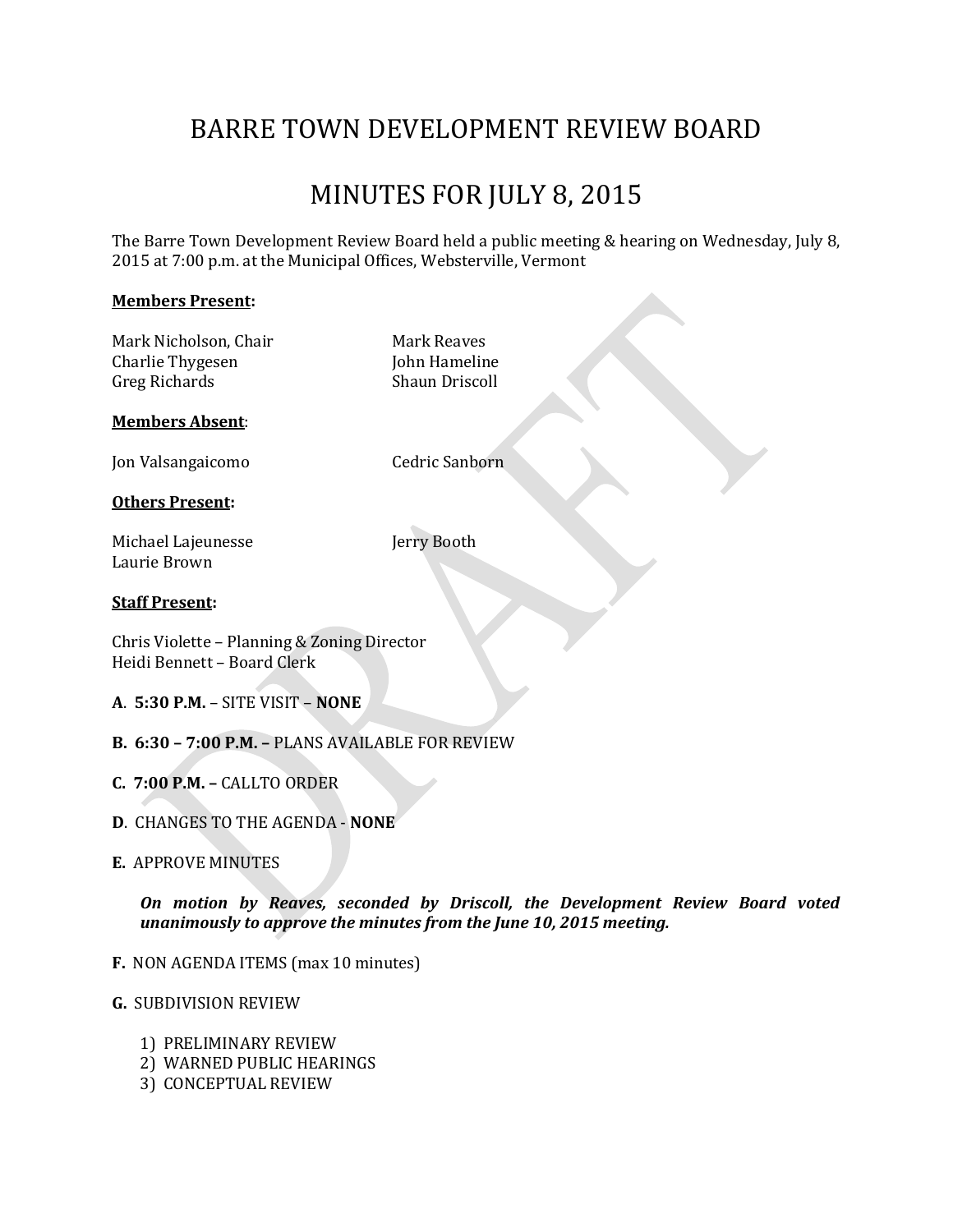#### **H.** SITE PLAN REVIEW

- 1) PRELIMINARY REVIEW
- 2) WARNED PUBLIC HEARINGS

# **APPLICANT: H.P. HOOD, INC.**

**Request by HP Hood, Inc. for the proposed construction of a 60'x 68' addition to the existing manufacturing plant located at 219 Allen Street; Parcel ID 005/125.00; Zoned: LDR; SP-15000003**

Consultant: Lajeunesse Construction

Date: July 2, 2015

#### **STAFF REPORT/REVIEW COMMENTS FROM CHRIS VIOLETTE, PLANNING OFFICER**

This is a warned public hearing for the purpose of major site plan review in accordance with the Barre Town Zoning Bylaw Article 5, section 5.6 and (A) under said section. The applicant is before the DRB this month for the first of two public hearings because of a proposed 4,080sf addition to an existing industrial building. The proposed project is located in a low density residential zone by its pre-existence to current zoning. The area is generally mixed use with more residential than industrial commercial in close proximity. Lot sizes in this area are fairly large.

The applicant owns and operates a large (20,000sf+) food packaging plant (milk) at the proposed addition location. The addition will is being proposed to the back of the existing building. The land where the addition is being proposed is currently paved parking lot.

Major site plan review is required because both the addition and the overall size of the building exceed 4,000sf.

Below are the review standards, and my comments, for site plan approval in accordance with Article 5, section  $5.6$  (F)

#### **1.The proposed land development as it complies with or compliments the policies, regulations, standards, and goals of the Town's Zoning Bylaw and its most recently adopted Town Plan;**

The proposed addition to this facility promotes economic development and job creation or retention. The Town Plan supports both economic development and jobs so that the project is in compliance with Town Plan.

The project is in compliance with Barre Town's Zoning Bylaw because it is part of a long standing use.

#### **2. The convenience and safety of vehicular movement within the site, and in relation to adjacent areas of vehicular movement. This includes consideration of access management in regards to entrances and exits for the subject site;**

The area affected by the proposed project is currently open space that is mostly paved. The applicant uses this area to move trucks and other vehicles around the back side of the building. The addition will pinch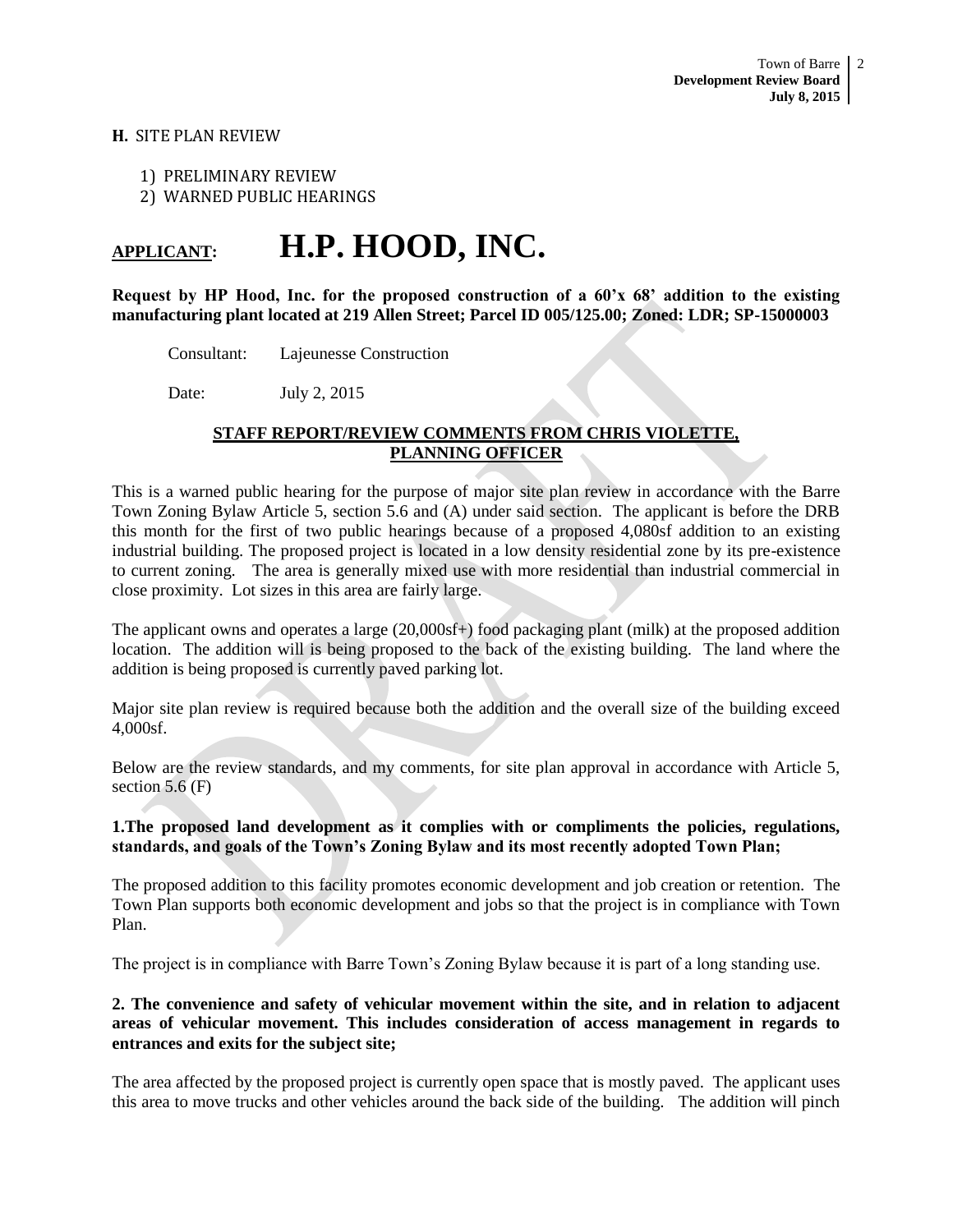the area around the back side of the building but there is room to still get vehicles around the building. There may be a need to do some work and possibly a small amount of paving between where the proposed building will be and the property line to accommodate vehicles.

#### **3. The convenience and safety of pedestrian movement within the site, and in relation to adjacent areas of pedestrian movement. Also included for consideration is the relationship to any pedestrian access deemed necessary for adjacent properties and along public roads;**

Again open area currently used for vehicles and to a lesser degree pedestrian especially those that aren't employed by the applicants. I do not belief there will be any negative impact on pedestrian movement within the site based on the proposed addition. No adjacent property is affects or necessary in this case.

**4. Storm water and drainage to insure adequate consideration of storm water runoff and drainage issues in order to minimize the impacts of any development project on the adjacent property, the environment, and the Town. The applicant shall bear the responsibility for obtaining and meeting any and all permitting requirements of the appropriate state agency. The Town Engineer shall review the storm water runoff and drainage plan and shall approve the site plan and sign off on the design before the project may be approved;** 

With the exception of a small grass area that will be disturb with the proposed addition, most of the land affected by the project is already impervious. The elimination of the small grass areas will have little impact of creating additional storm water runoff. The parking lot has a stormwater collection system consisting of catch basins and underground pipe. There should be no real additional increase in storm water runoff from this project or impacts to surrounding properties.

#### **5. The protection of historic or natural environmental features on the property under review, as well as on the adjacent areas;**

The applicant's facility has been located at this site for many years. While it has grown over the years with numerous additions here and there, there has never been any indication of historic or natural environmental features to be concerned about. There is no reason to think that conclusion has changed.

#### **6. The impact of new development on public utilities such as water and sewer infrastructure and on other users/consumers;**

Because of the nature of the applicants business they are a high volume water user and a high contributor to Biological Oxygen Demand (BOD) and as such are charged 48 sewer units now. Whether the addition will require any additional sewer allocation I don't know. Harry, the Town Engineer should be consulted. I will try to have an answer before the meeting.

#### **7. Signage that meets or exceeds the criteria established in this Bylaw, Article 7, Sec. 7.5.**

No new signage is being proposed with this project.

#### **8. The utilization of renewable energy resources;**

The applicant has not indicated that any renewable energy is going to be used with this project or at all.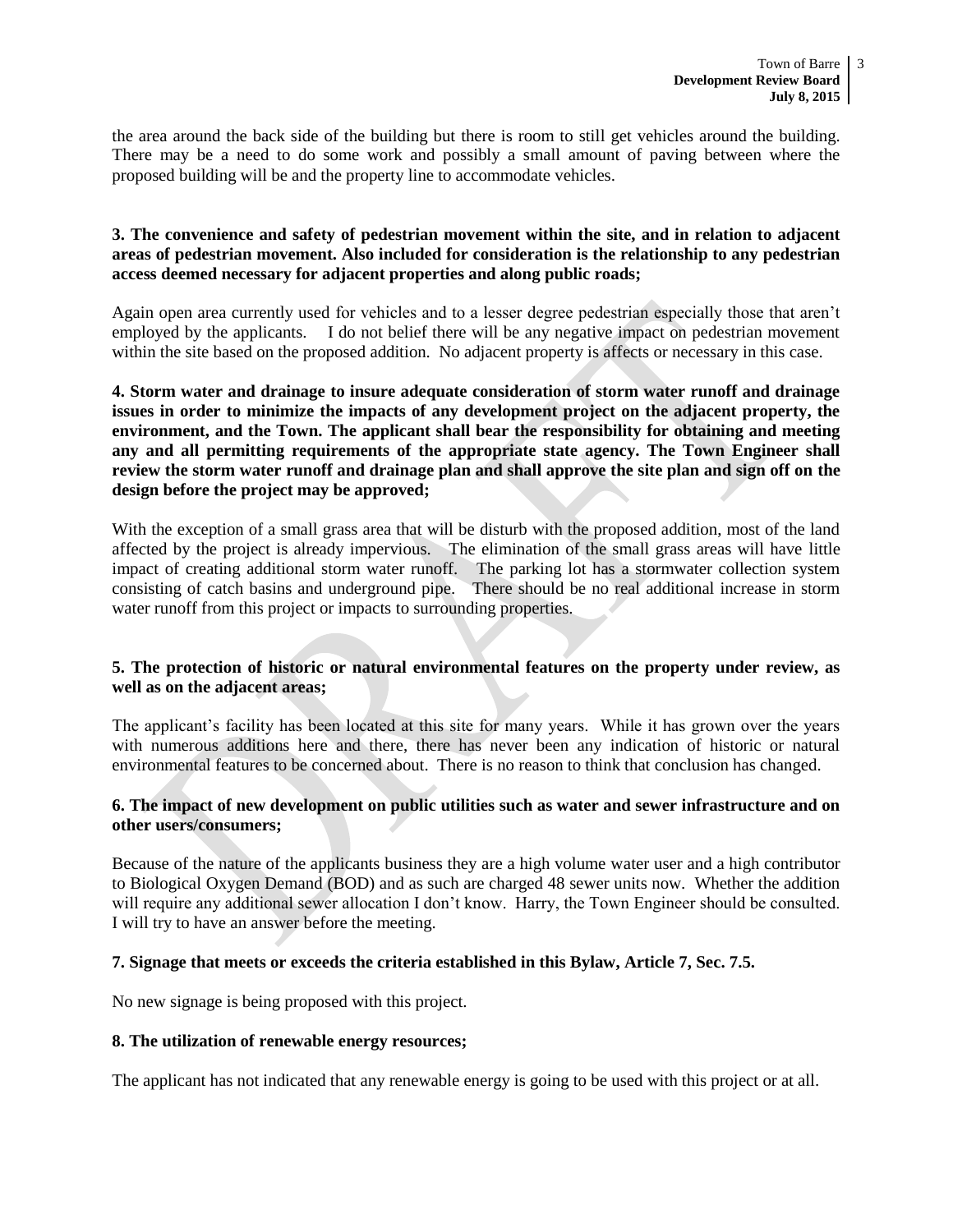#### **9. Landscaping and/or screening to assist in mitigating undue impact of the proposed land development upon neighboring landowners;**

No new landscaping is being proposed with this project.

#### **10. The adequacy of parking as well as loading and unloading facilities including their impact on surrounding traffic patterns, in accordance with the provisions established in Article 3, Sec. 3.6 of this bylaw.**

The proposed addition while taking current paved area away, no parking is actually being affected. I'm not sure if parking demand increases as a result of the addition because I'm not sure what the purpose of the addition is for. Hood already has a considerable amount of room for parking their trucks. Additionally there is a fairly large parking lot across Allen Street that provides parking for employees. Unless this addition generates many more employees, which I don't think is the case, parking should remain adequate.

#### **SUMMARY OF RECOMMENDATIONS & CONDITIONS:**

This is a fairly straight-forward request with little impact. I recommend approval of this request and wonder if the board wants to consider waiving the second meeting and grant final approval of this request.

#### **ADDITIONAL COMMENTS:**

CV gave a summary of this agenda item and the manufacturing plant.

Mike Lajeunesse stated that storm water permit won't be needed; stated the roof on the new addition will have roof drains.

CV suggested waiving the second hearing if the Board so chooses.

Jerry Booth the addition is to save money in the long run on production.

Hameline asked about additional sewer units; CV stated that he will check with Harry Hinrichsen, but doesn't think any more will be necessary.

Nicholson stated he's in favor of foregoing the next meeting.

Reaves stated he's in favor, but doesn't want to hurt the applicant. CV stated that with the lack of abutter participants they can't appeal.

#### **MOTION & RECOMMENDATION:**

*On a motion by Reaves, seconded by Richards, the Development Review Board voted to approve the request by HP Hood, Inc. for the proposed construction of a 60'x 68' addition to the existing manufacturing plant located at 219 Allen Street; Parcel ID 005/125.00; Zoned: LDR; SP-15000003*

#### **DISCUSSION:**

*On a motion by Reaves, seconded by Driscoll the Development Review Board voted unanimously to waive the second warned hearing.*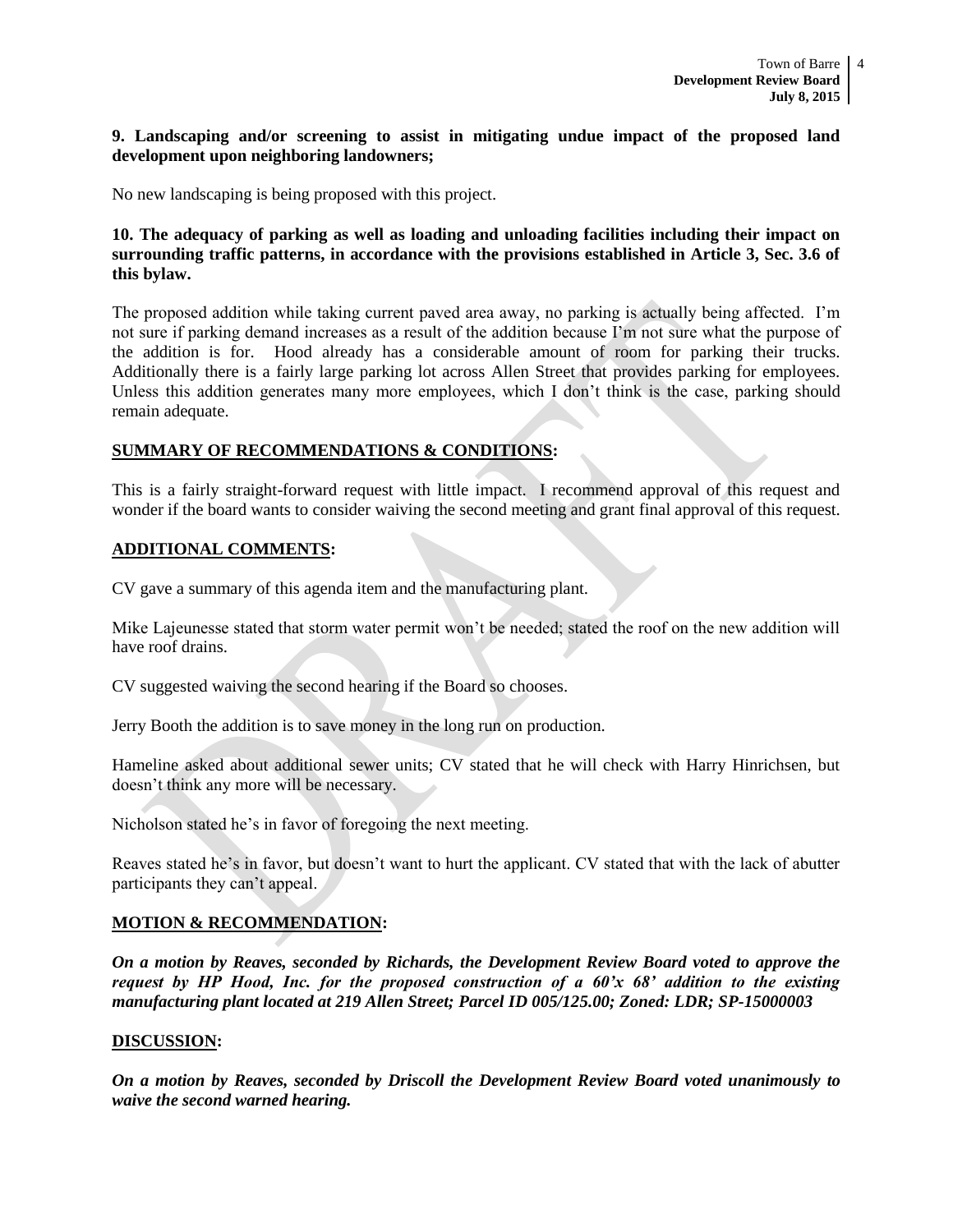CONDITIONS  $Yes$  No  $X$ MOTION BY: REAVES SECOND BY: RICHARDS

**ROLL CALL:** Mark Nicholson \_YES\_ Charles Thygesen, Sr. <u>YES</u> Jon Valsangiacomo ABSENT Cedric Sanborn ABSENT Shaun Driscoll YES Mark Reaves YES Greg Richards YES \*Jim Fecteau \_\_ \_\_ \*John Hameline YES

3) CONCEPTUAL REVIEW

**I.** CONDITIONAL USE REVIEW (WARNED PUBLIC HEARINGS)

## **APPLICANT: COMMO**

**Request by Don & Lynn Commo for conditional use approval to allow a multi-family dwelling for property located at 527 Cummings Rd; Parcel ID 009/148.02; Zoned: Low Density Residential; CUP-15000001; Continued from June 10, 2015** 

Consultant: None

Date: **July 2, 2015** 

#### **STAFF REPORT/REVIEW COMMENTS FROM CHRIS VIOLETTE, PLANNING OFFICER**

The applicant is still working on this trying to get a State waste-water permit and likely won't have it for the July meeting so she is requesting a continuance to the August meeting.

#### **SUMMARY OF RECOMMENDATIONS & CONDITIONS:**

I recommend continuing this public hearing to the August 12, 2105 DRB meeting.

#### **ADDITIONAL COMMENTS:**

CV provided a brief recap, stating he's spoken to the State and the Assessor about what's a bedroom and what isn't. The definition is broad.

CV recommends a continuance.

Laurie Brown stated she's opposed to an apartment being there.

#### **MOTION & RECOMMENDATION:**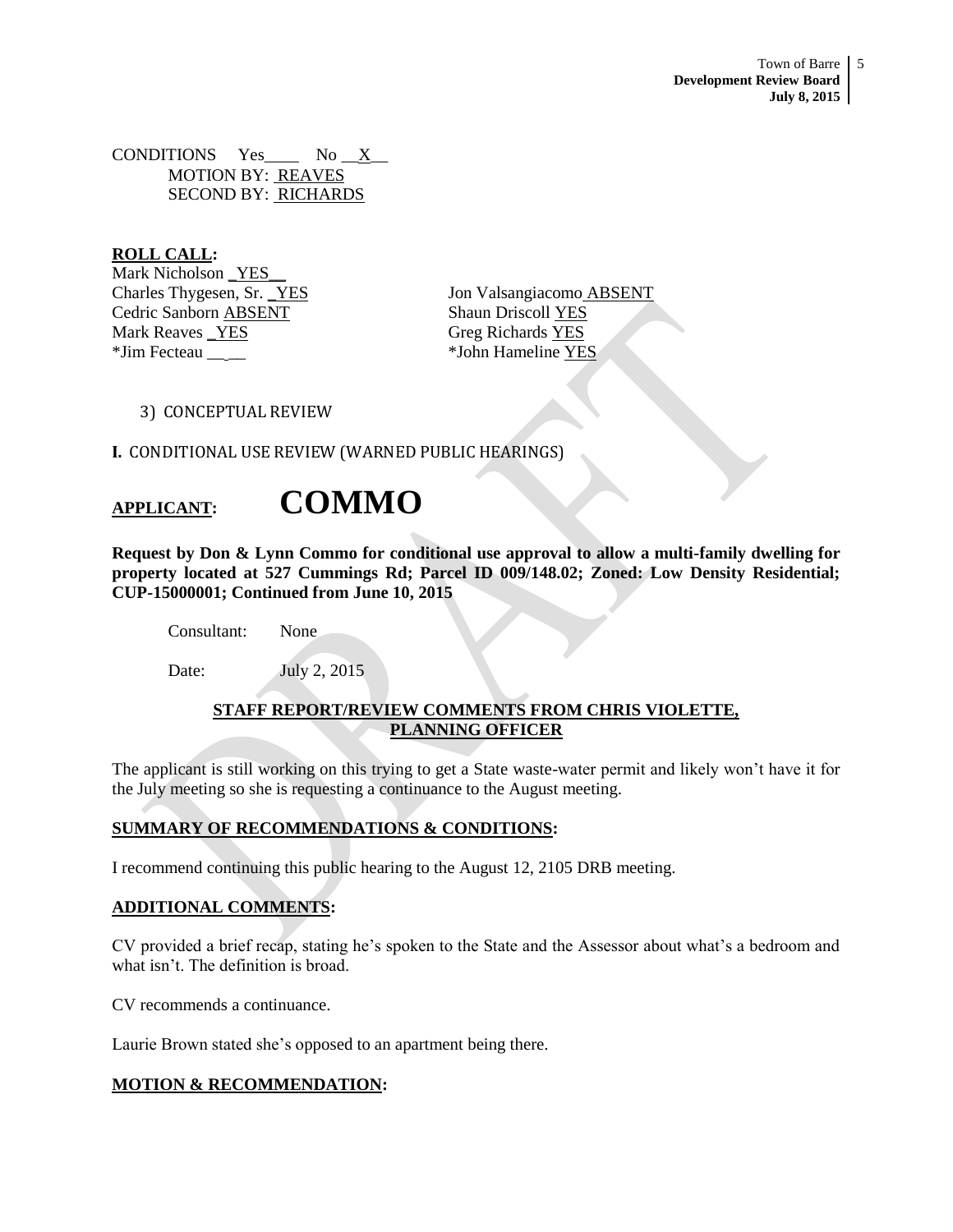**On a motion by Reaves, seconded by Driscoll, the Development Review Board voted to continue the request by Don & Lynn Commo for conditional use approval until August 12, 2015 to allow a multi-family dwelling for property located at 527 Cummings Rd; Parcel ID 009/148.02; Zoned: Low Density Residential; CUP-15000001.**

#### **DISCUSSION:**

CONDITIONS Yes No MOTION BY: REAVES SECOND BY: DRISCOLL

#### **ROLL CALL:**

Mark Nicholson \_YES\_\_ Cedric Sanborn **ABSENT** Shaun Driscoll YES Mark Reaves <u>YES</u> Greg Richards YES \*Jim Fecteau \_\_ \_\_ \*John Hameline YES

Charles Thygesen, Sr. <u>YES</u> Jon Valsangiacomo **ABSENT** 

*\*Alternate Development Review Board Members*

- **J.** VARIANCES (WARNED PUBLIC HEARINGS)
- **K.** FLOOD HAZARD REVIEW
- **L.** APPEALS OF ZONING ADMINISTRATORS DECISIONS
- **M.** OTHER
- **N.** FOLLOW-UPS
- **O.** CORRESPONDENCE

STATE TOWN MISCELLANEOUS

- **P**. ROUNDTABLE
- **Q.** ADJOURN!

*On a motion by Reaves, seconded by Driscoll, the Development Review Board voted to adjourn the meeting of July 8, 2015 at 7:23 p.m.*

Respectfully Submitted,

Heidi Bennett